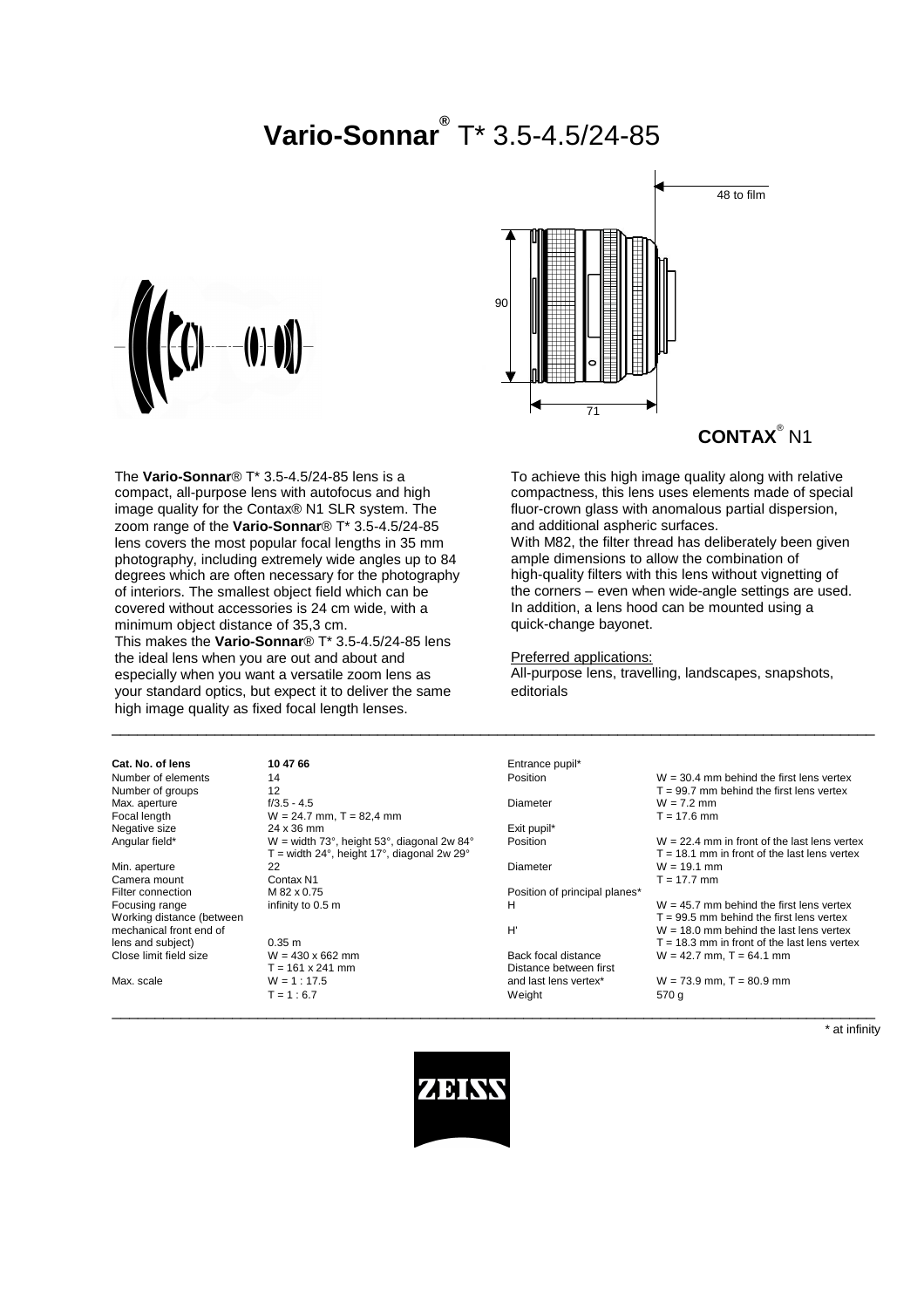## Performance data: **Vario-Sonnar**® T\* 3.5-4.5/24-85 Cat. No. 10 47 66

#### **1. MTF Diagrams**

The image height u - calculated from the image center - is entered in mm on the horizontal axis of the graph. The modulation transfer  $\overline{T}$  (MTF = M odulation Transfer Factor) is entered on the vertical axis. Parameters of the graph are the spatial frequencies R in cycles (line pairs) per mm given at the top of this page.

The lowest spatial frequency corresponds to the upper pair of curves, the highest spatial frequency to the lower pair. Above each graph, the f-number k is given for which the measurement was made. "White" light means that the measurement was made with a subject illumination having the approximate spectral distribution of daylight. Unless otherwise indicated, the performance data refer to large object distances, for which normal photographic lenses are primarily used.

#### **2. Relative illuminance**

In this diagram the horizontal axis gives the image height u in mm and the vertical axis the relative illuminance E, both for full aperture and a moderately stopped-down lens. The values for E are determined taking into account vignetting and natural light decrease.

#### **3. Distortion**

Here again the image height u is entered on the horizontal axis in mm. The vertical axis gives the distortion V in % of the relevant image height. A positive value for V means that the actual image point is further from the image center than with perfectly distortion-free imaging (pincushion distortion); a negative V indicates barrel distortion.





**Relative illuminance f = 24 mm E (%) 0 20 40 60 80 100 0 5 10 15 20 k=3,5 k=8**

**u (mm)**

**Distortion in % of image height u f = 24 mm**

**V** 



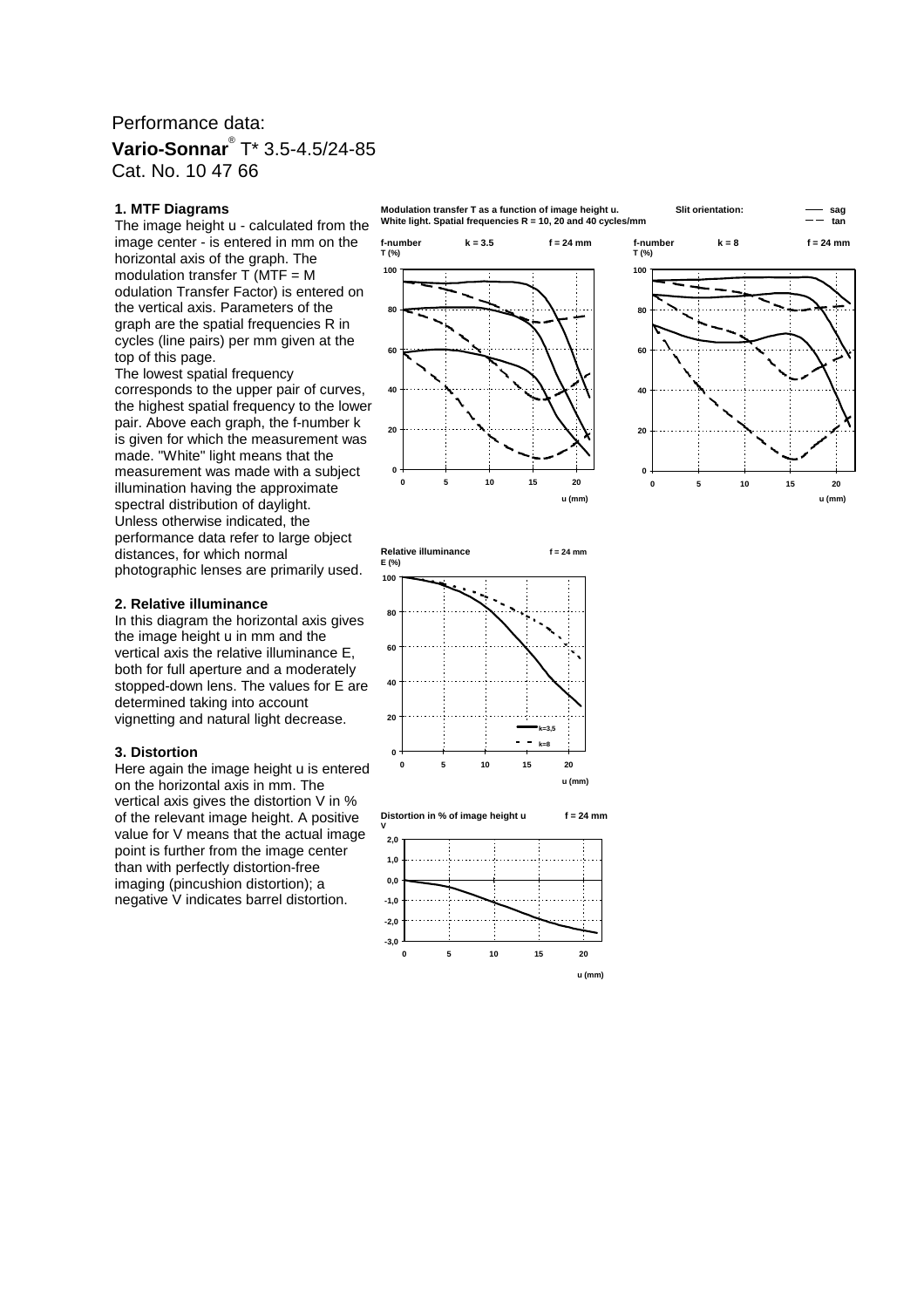## Performance data: **Vario-Sonnar**® T\* 3.5-4.5/24-85 Cat. No. 10 47 66